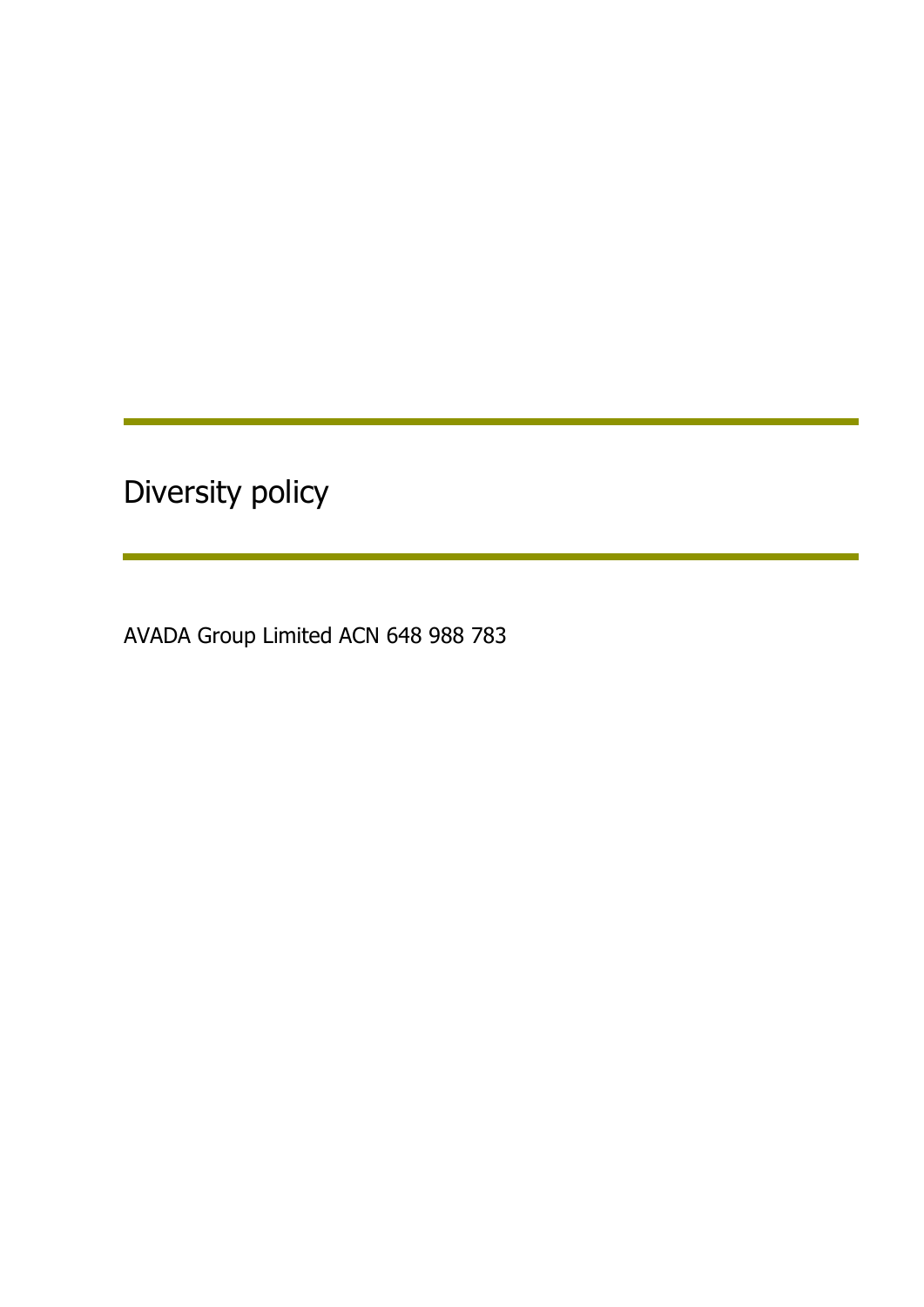# Table of contents

| 1                       |     |                                                                |                |
|-------------------------|-----|----------------------------------------------------------------|----------------|
|                         | 1.1 | Commitment to diversity                                        | 1              |
|                         | 1.2 | Purpose                                                        | $\mathbf{1}$   |
| $\overline{\mathbf{2}}$ |     |                                                                |                |
|                         | 2.1 | What is diversity?                                             | 1              |
|                         | 2.2 | Corporate culture                                              | 1              |
|                         | 2.3 | Diversity commitments                                          | $\overline{2}$ |
|                         | 2.4 | <b>Implementing Diversity commitments</b>                      | 3              |
| 3                       |     |                                                                |                |
|                         | 3.1 | Setting measurable objectives                                  | 3              |
|                         | 3.2 | How will the measurable objectives be decided?                 | 3              |
|                         | 3.3 | Types of measurable objectives                                 | 3              |
|                         | 3.4 | Periodic review                                                | 3              |
|                         | 3.5 | Measurable objectives as key performance indicators            | 4              |
| 4                       |     |                                                                |                |
|                         | 4.1 | Purpose of reporting                                           | 4              |
|                         | 4.2 | What will be reported?                                         | 4              |
|                         | 4.3 | Board selection process                                        | 4              |
|                         | 4.4 | Responsibility                                                 | 4              |
| 5                       |     |                                                                |                |
|                         | 5.1 | Role of the People, Nomination and Remuneration Committee      | 5              |
|                         | 5.2 | Internal review                                                | 5              |
|                         | 5.3 | Structure of the People, Nomination and Remuneration Committee | 5              |
| 6                       |     |                                                                |                |
|                         | 6.1 | Review of policy                                               | 5              |
|                         | 6.2 | Endorsement                                                    | 5              |
| 7                       |     |                                                                |                |
|                         | 7.1 | Definitions                                                    | 6              |
|                         | 7.2 | Interpretation                                                 | 6              |
|                         |     |                                                                |                |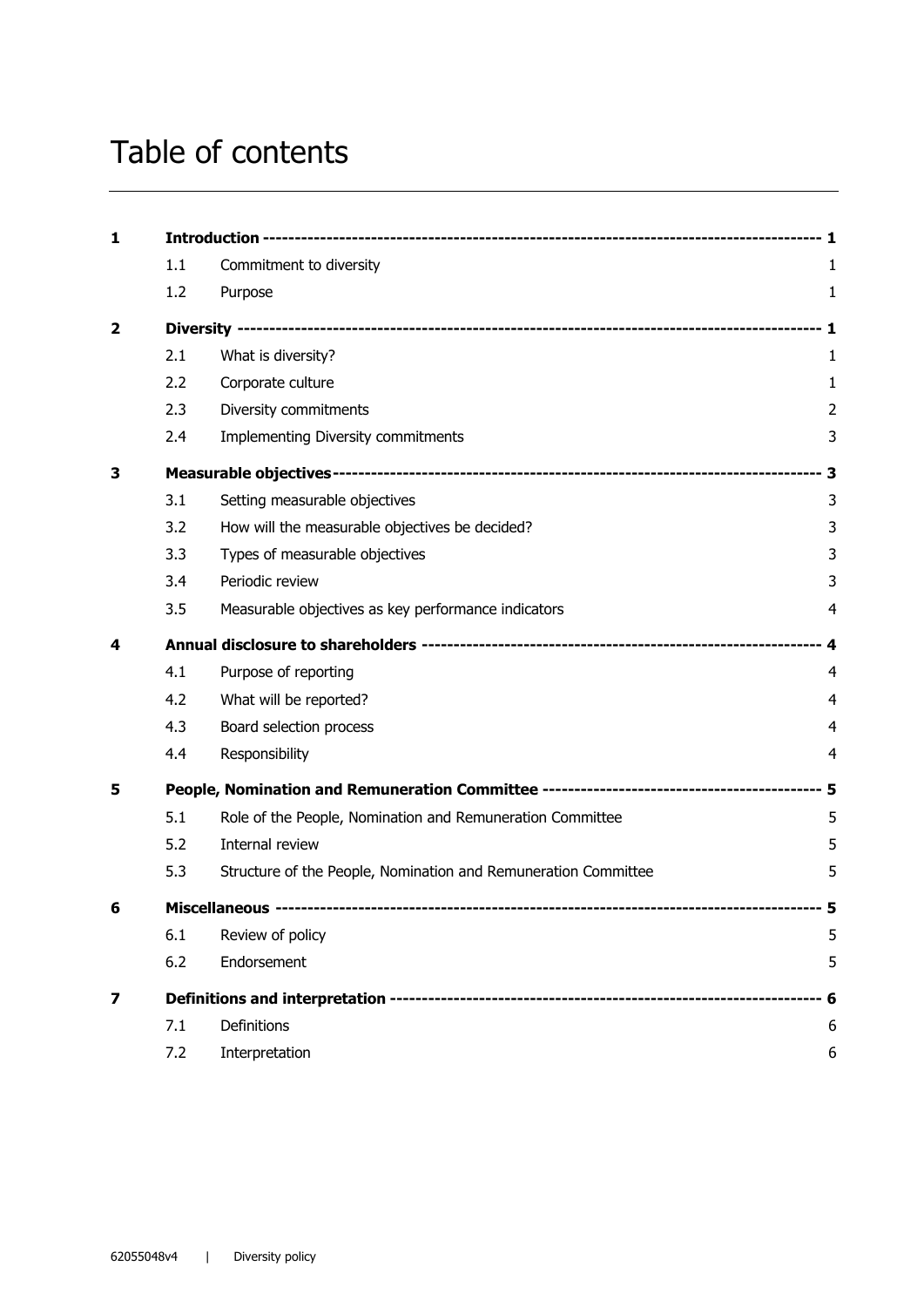# AVADA Group Limited ACN 648 988 783

Diversity policy

# **1 Introduction**

#### **1.1 Commitment to diversity**

AVADA Group Limited ACN 648 988 783 (**Company**) is committed to:

- (a) complying with the diversity recommendations published by ASX by establishing measurable objectives for achieving gender diversity;
- (b) promoting Diversity among employees, consultants and senior management throughout the AVADA group (**Group**); and
- (c) keeping shareholders informed of the Company's progress towards implementing and achieving its Diversity objectives.

#### **1.2 Purpose**

The purpose of this policy is to outline the Company's commitment to fostering a corporate culture that embraces Diversity and, in particular, focuses on the composition of its Board and senior management. The policy also provides a process for the Board to decide measurable objectives and procedures which the Company will implement and report against to achieve its Diversity goals.

## **2 Diversity**

#### **2.1 What is diversity?**

Diversity includes, but is not limited to, diversity of gender, age, ethnicity and cultural background.

#### **2.2 Corporate culture**

- (a) The Company aims to actively promote a corporate culture that supports Diversity in the workplace, in the composition of its Board and senior management and throughout the Group.
- (b) A corporate culture that embraces Diversity encourages and facilitates opportunities for the employment of women and people from different backgrounds, provides skills and career development initiatives, increases workforce participation and creates an inclusive environment where employees feel they are valued. In building a corporate culture where Diversity is encouraged, the Company also recognises that employees at all levels have responsibilities outside of the workplace.
- (c) The Company acknowledges the known corporate benefits that flow from advancing employee and Board Diversity, in particular gender Diversity, including identification and rectification of gaps in the skills and experience of employees, enhanced employee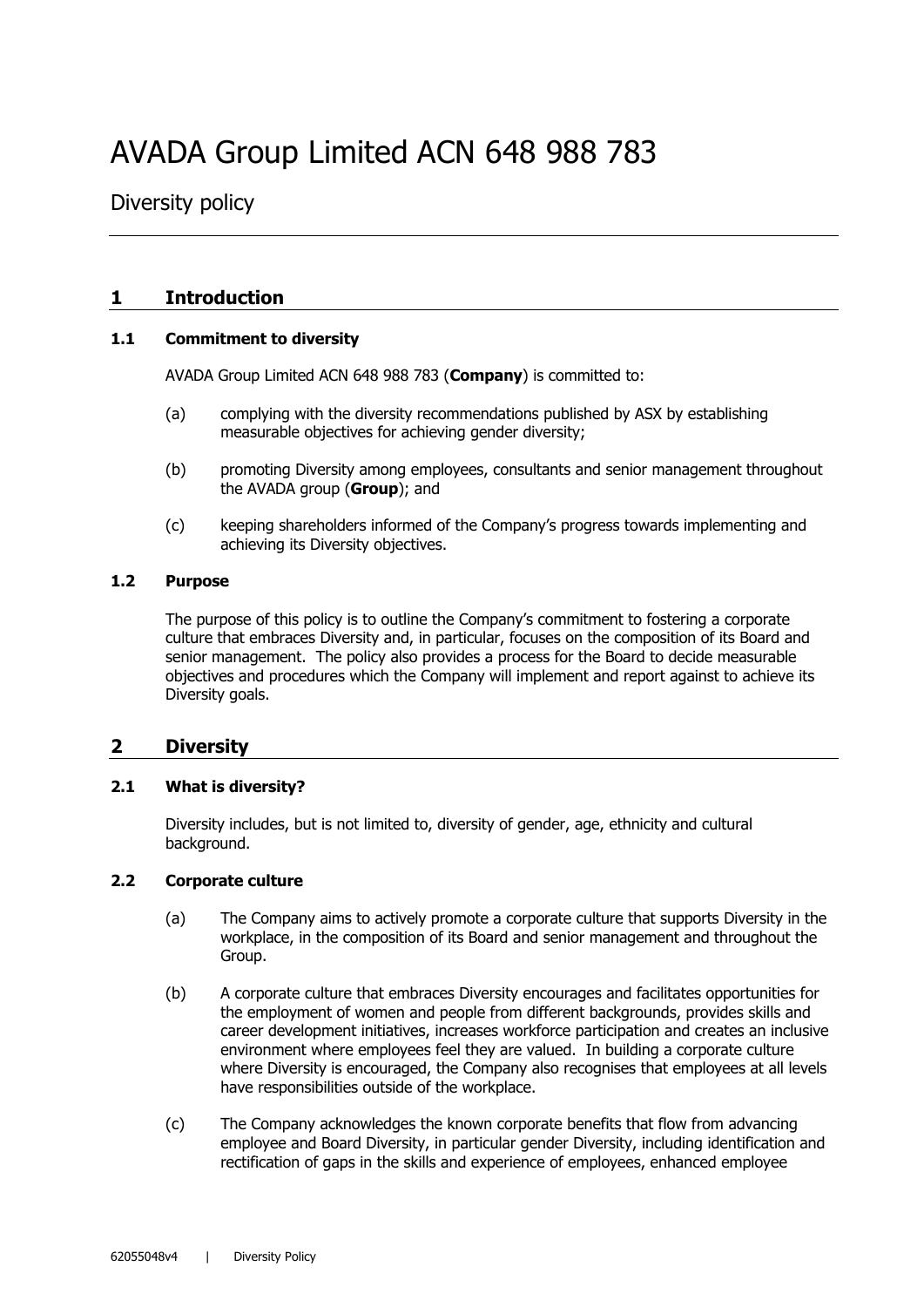retention, greater innovation and maximisation of available talent to achieve corporate goals and better financial performance.

(d) By focusing on Diversity, the Company aims to promote an environment that is conducive to the appointment of suitably qualified employees, senior management and Board candidates so that there is appropriate Diversity to maximise the corporate goals of the Group.

#### **2.3 Diversity commitments**

- (a) In order to foster a corporate environment where employee and Board Diversity are achievable and maintainable, the Company will implement the following Diversity commitments:
	- (i) the Board will review and decide on, as frequently as required, a Diversity profile that meets the particular needs of the Group, including identifying the skill, experience and expertise requirements set for the Board and senior management necessary to effectively oversee its business and achieve its corporate goals;
	- (ii) through the People, Nomination and Remuneration Committee, the Board will ensure that the Diversity profile is taken into account:
		- (A) in the selection and appointment of qualified employees, senior management and Board candidates;
		- (B) to expand the pool of qualified candidates to select from, including through the use of a professional intermediary to assess candidates; and
		- (C) to promote appointments under the Diversity profile, and as deemed appropriate; and
	- (iii) the Board will identify and consider programs and initiatives that:
		- (A) develop a broader pool of skilled and experienced Board candidates, in particular women, including initiatives focused on skills development, such as executive mentoring programs or more targeted practices for career advancement including those that develop skills and experience for senior management or Board positions;
		- (B) enhance employee retention, in particular that of women from middle management, including programs that foster career development and personal skills and, where possible, initiatives that address competing demands between work and other obligations; and
		- (C) minimise career disruption when employees take time out of the workplace to meet other obligations and attempt to re-enter the workforce, and

where reasonable, possible and in line with the needs and objectives identified by the Diversity profile, facilitate or permit employees to access these programs or initiatives.

(b) While the key focus of this policy and the ASX recommendations is to promote the role of women within organisations, the Company recognises that other forms of Diversity are also important and will promote and facilitate a range of Diversity initiatives throughout the Group beyond simply gender Diversity.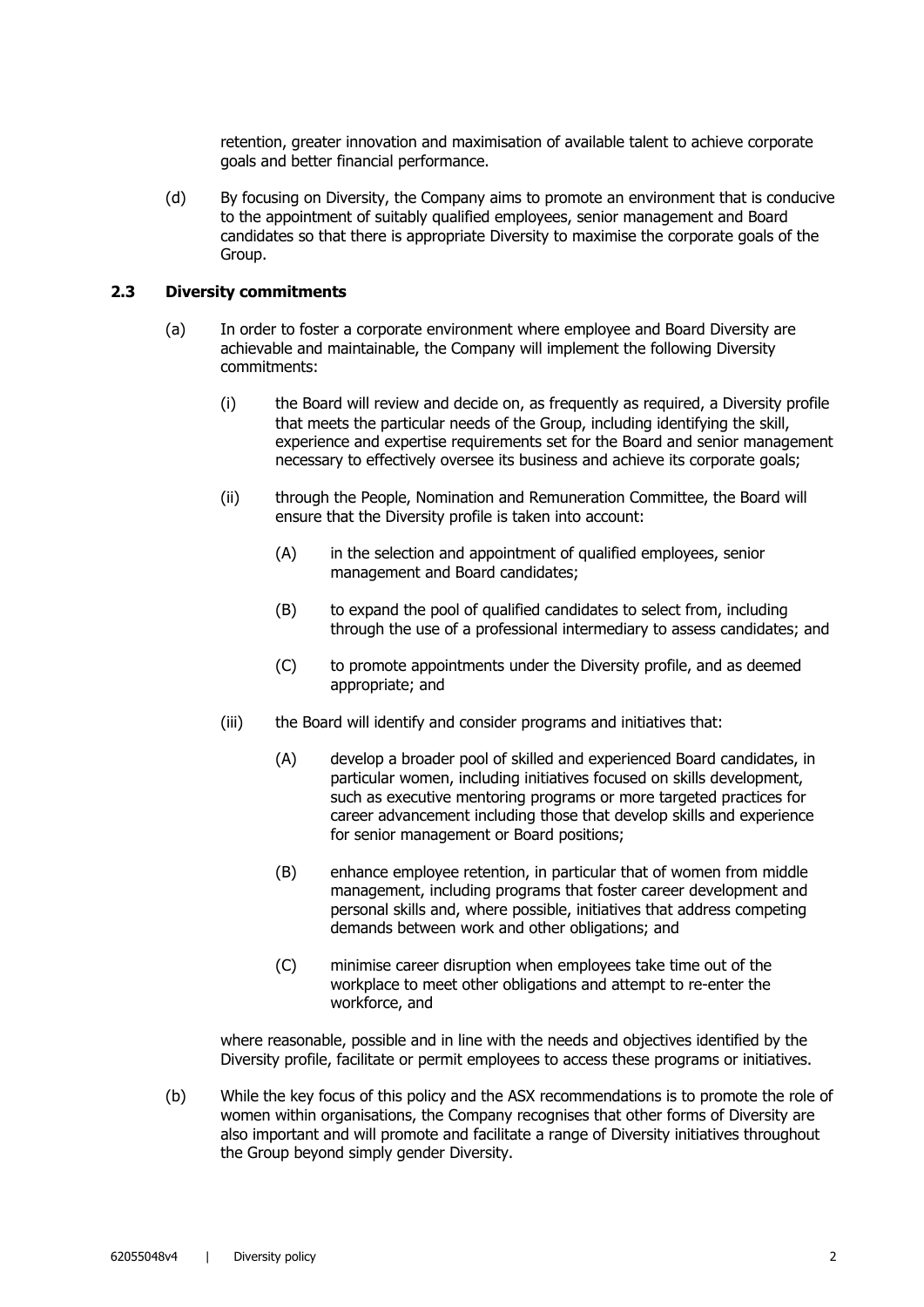#### **2.4 Implementing Diversity commitments**

The Board will ensure that appropriate procedures and measures are introduced and responsibilities delegated to the People, Nomination and Remuneration Committee to ensure that the Company's Diversity commitments are implemented appropriately.

# **3 Measurable objectives**

#### **3.1 Setting measurable objectives**

- (a) The Board, in consultation with the People, Nomination and Remuneration Committee, will set measurable objectives for achieving Diversity, in particular gender Diversity, under this policy and the Diversity profile set by the Board from time to time and will review the effectiveness and relevance of these measurable objectives on an annual basis.
- (b) The measurable objectives will identify ways and, where applicable, specify benchmarks against which the achievement of Diversity in the workplace is measured, in order for the Board to assess and report annually on the Company's progress towards achieving its Diversity goals.

#### **3.2 How will the measurable objectives be decided?**

To set meaningful objectives, the Board (in consultation with the People, Nomination and Remuneration Committee) will assess its current Diversity levels and identify any gaps. Measurable objectives will be tailored to improve Diversity in areas where most improvement is needed.

#### **3.3 Types of measurable objectives**

The Company acknowledges that there are a number of different types of measurable objectives which may be implemented to meet its Diversity goals, including:

- (a) procedural and structural objectives for example, implementing internal review and reporting procedures or ensuring that candidates are interviewed by a diverse selection of people or by an interview panel;
- (b) Diversity targets setting targets for the number of women throughout the Group or to increase the proportion of women within senior management positions and implementing timeframes for this to occur by; and
- (c) initiatives and programs for example, identifying appropriate initiatives and programs and determining how the initiative will operate, who will be responsible for implementing it and setting a timetable for its introduction.

#### **3.4 Periodic review**

As part of the commitment to achieving and maintaining effective Diversity polices, the Board and the People, Nomination and Remuneration Committee will perform regular reviews of the changes in Diversity throughout the organisation.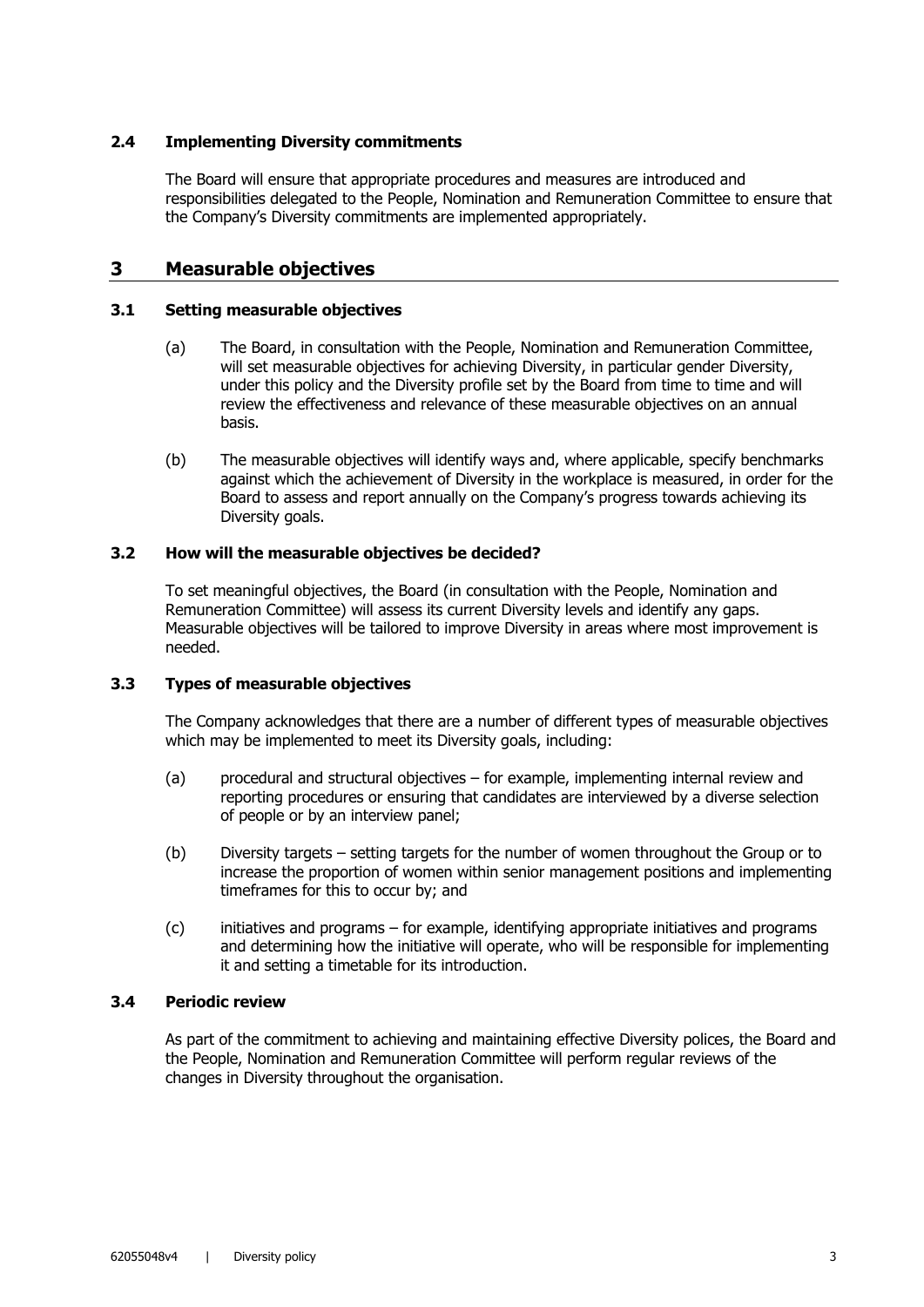#### **3.5 Measurable objectives as key performance indicators**

The Board, in consultation with the People, Nomination and Remuneration Committee, will consider the extent to which the achievement of these measurable objectives will be tied to key performance indicators for the Board, the chief executive officer and other senior management.

# **4 Annual disclosure to shareholders**

#### **4.1 Purpose of reporting**

- (a) The Company acknowledges that reporting to shareholders on its Diversity profile and Diversity objectives facilitates greater transparency and accountability on Diversity matters and that this reporting and transparency has been endorsed by the Board.
- (b) It is anticipated that shareholders will have greater confidence in the Company and the Board if they are fully informed of the Diversity policies and the measurable objectives which have been implemented to facilitate the performance of the Group.

#### **4.2 What will be reported?**

- (a) As part of its annual reporting requirements to shareholders, the Company will disclose the measurable objectives set by the Board for achieving Diversity under the Diversity profile and will report on its progress against those objectives. A copy of the measurable objectives may also be published on the Company's website from time to time.
- (b) A component of the Company's disclosure on Diversity in its annual report will also include information about:
	- (i) the proportion of women employees in the Group;
	- (ii) the number of women in senior management positions; and
	- (iii) the number of women on the Board.
- (c) The Board will work out the most appropriate method to present this information to ensure that it is accurate and does not falsely represent the participation of women and men within the Group both in terms of the number of members and types of roles, and in terms of part-time and casual compared with full-time equivalent categories of employees.

#### **4.3 Board selection process**

The Company is also committed to achieving greater transparency of the Board candidate selection and nomination process and may include in its annual report information about the mix of skills and Diversity which the Board is looking to achieve in membership of the Board as set out in the People, Nomination and Remuneration Committee charter.

#### **4.4 Responsibility**

The Board may delegate these reporting obligations to the People, Nomination and Remuneration Committee but the Board retains ultimate responsibility for ensuring that these reporting benchmarks are met.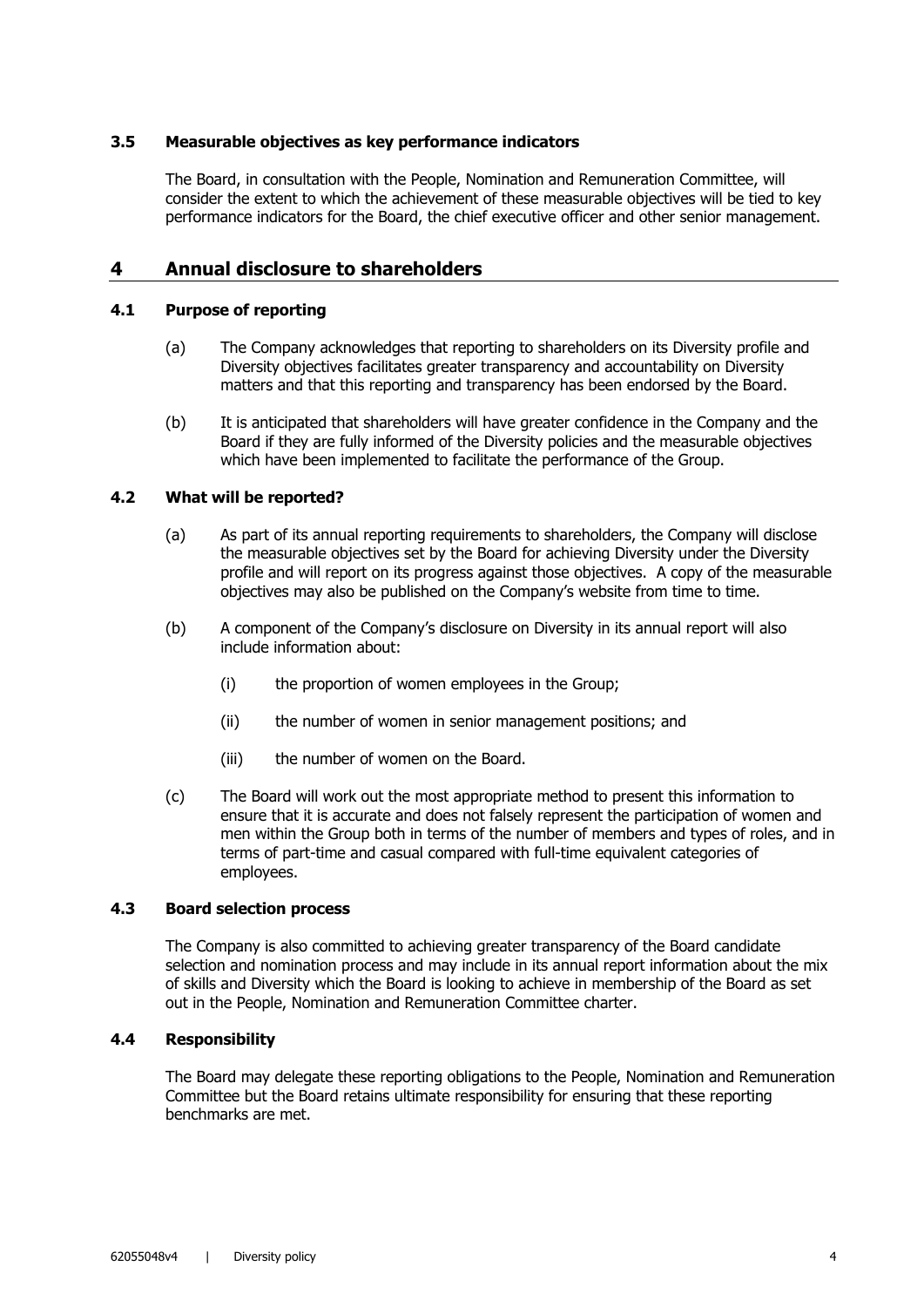# **5 People, Nomination and Remuneration Committee**

#### **5.1 Role of the People, Nomination and Remuneration Committee**

- (a) The People, Nomination and Remuneration Committee will be responsible for implementing the Company's Diversity policy, profile and measurable objectives and for ensuring compliance with this policy. The People, Nomination and Remuneration Committee will report to the Board as necessary to facilitate compliance.
- (b) As part of its core role and responsibility to formulate and implement a Company remuneration policy, the People, Nomination and Remuneration Committee will review and make recommendations to the Board on remuneration by gender.
- (c) The People, Nomination and Remuneration Committee will report to the Board as necessary to facilitate compliance with this policy.
- (d) The People, Nomination and Remuneration Committee will also review and report to the Board, at least annually, the proportion of women and men in the workforce at all levels of the Group, including the number of women in senior executive positions and on the Board, and their relative levels of remuneration.
- (e) The People, Nomination and Remuneration Committee will, at the direction of the Board, implement the recommendations on remuneration by gender, as part of the People, Nomination and Remuneration Committee's administration of the Diversity Policy. The People, Nomination and Remuneration Committee will report to the Board as necessary to facilitate compliance with this policy.

#### **5.2 Internal review**

An internal review will be undertaken by the People, Nomination and Remuneration Committee as required to ensure that it remains relevant and appropriate to the Group, to consider the effectiveness of this policy and recommend changes to correct any identified deficiencies.

#### **5.3 Structure of the People, Nomination and Remuneration Committee**

The People, Nomination and Remuneration Committee will have at least three members and will consist of a majority of independent Directors and be chaired by an independent chair.

## **6 Miscellaneous**

#### **6.1 Review of policy**

- (a) External reviews of this policy may be undertaken at the request of the Board.
- (b) A copy of this policy (or a summary of it) will be made available on the Company's website and to ASX if required.

#### **6.2 Endorsement**

The Company is committed to this policy and its implementation and to ensuring that Diversity is achieved throughout the Group.